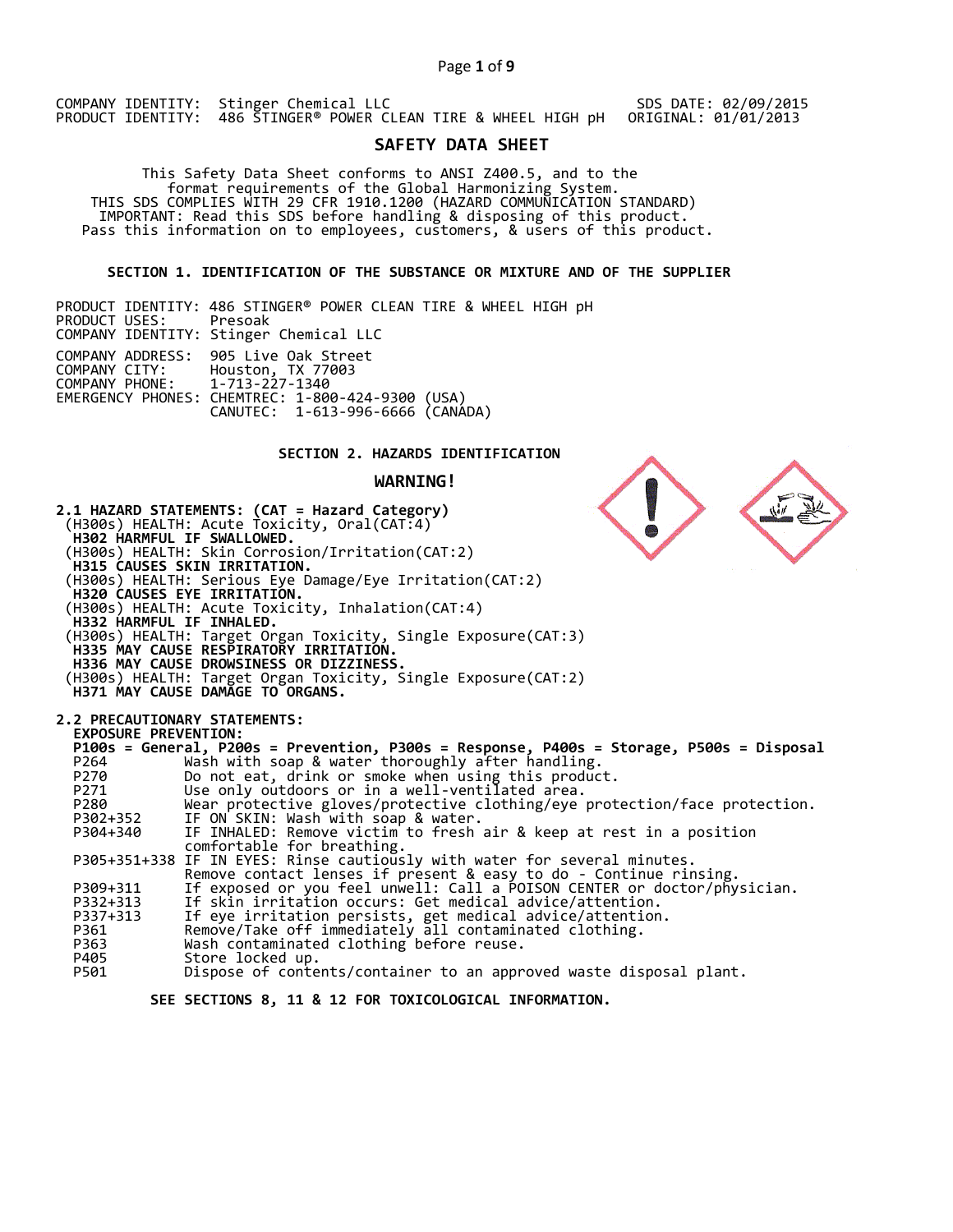#### **SECTION 3. COMPOSITION/INFORMATION ON INGREDIENTS**

| <b>MATERIAL</b>                  | CAS#           | <b>EINECS#</b>  | WT %      |
|----------------------------------|----------------|-----------------|-----------|
| Water                            | 7732-18-5      | 231-791-2       | 70-80     |
| Cocoamidopropyl Betaine          | 61789-40-0     |                 | $10 - 20$ |
| Dipropylene Glycol               | 25265-71-8     | 246-770-3       | 0-10      |
| C9-11 Alcohols, Ethoxylated      | 68439-46-3     |                 | $0 - 5$   |
| Sodium Metasilicate Pentahydrate | 6834-92-0      |                 | $0 - 5$   |
| Amphoteric Surfactant            | Confidential   |                 | $0 - 5$   |
| Ethylenediaminetetraacetic Acid  | 60-00-4        |                 | $0 - 1$   |
| 2-Butoxyethanol                  | $111 - 76 - 2$ | $203 - 905 - 0$ | $0 - 1$   |

The specific chemical component identities and/or the exact component percentages of this material may be withheld as trade secrets. This information is made available to health professionals, employees, and designated representatives in accordance with the applicable provisions of 29 CFR 1910.1200̄ (I)(1).  $\overline{\phantom{a}}$ 

TRACE COMPONENTS: Trace ingredients (if any) are present in < 1% concentration, (< 0.1% for potential carcinogens, reproductive toxins, respiratory tract mutagens, and sensitizers). None of the trace ingredients contribute significant additional hazards at the concentrations that may be present in this product. All pertinent hazard information has been provided in this document, per the requirements of the Federal Occupational Safety and Health Administration Standard (29 CFR 1910.1200), U.S. State equivalents, and Canadian Hazardous Materials Identification System Standard (CPR 4).

## **SECTION 4. FIRST AID MEASURES**

4.1 MOST IMPORTANT SYMPTOMS/EFFECTS, ACUTE & CHRONIC: See Section 11 for symptoms/effects, acute & chronic.

4.2 GENERAL ADVICE: First Aid responders should pay attention to self-protection and use the recommended protective clothing (chemical resistant gloves, splash protection). If potential for exposure exists, refer to Section 8 for specific personal protective equipment.

4.3 EYE CONTACT:

 If this product enters the eyes, check for and remove any contact lenses. Open eyes while under gently running water. Use sufficient force to open eyelids. "Roll" eyes to expose more surface. <u>Minimum</u> flushing is for 15 minutes. Seek immediate medical attention.

4.4 SKIN CONTACT:

 If the product contaminates the skin, immediately begin decontamination with running water. <u>Minimum</u> flushing is for 15 minutes. Remove contaminated clothing, taking care not to contaminate eyes. If skin becomes irritated and irritation persists, medical attention may be necessary. Wash contaminated clothing before reuse, discard contaminated shoes.

4.5 INHALATION:

 After high vapor exposure, remove to fresh air. If breathing is difficult, give oxygen. If breathing has stopped, trained personnel should immediately begin artificial respiration. If the heart has stopped, trained personnel should immediately begin cardiopulmonary resuscitation (CPR). Seek immediate medical attention.

4.6 SWALLOWING:

 If swallowed, CALL PHYSICIAN OR POISON CONTROL CENTER FOR MOST CURRENT INFORMATION. If professional advice is not available, give two glasses of water to drink. DO NOT INDUCE VOMITING. Never induce vomiting or give liquids to someone who is unconscious, having convulsions, or unable to swallow. Seek immediate medical attention.

4.7 RESCUERS: Victims of chemical exposure must be taken for medical attention. Rescuers should be taken for medical attention, if necessary. Take a copy of label and SDS to physician or health professional with victim.

4.8 NOTES TO PHYSICIAN:

 There is no specific antidote. Treatment of overexposure should be directed at the control of symptoms and the clinical condition of the patient. Any material aspirated during vomiting may cause lung injury. Therefore, emesis should not be induced mechanically or pharmacologically. If it is considered necessary to evacuate the stomach contents, this should be done by means least likely to cause aspiration (such as: Gastric lavage after endotracheal intubation).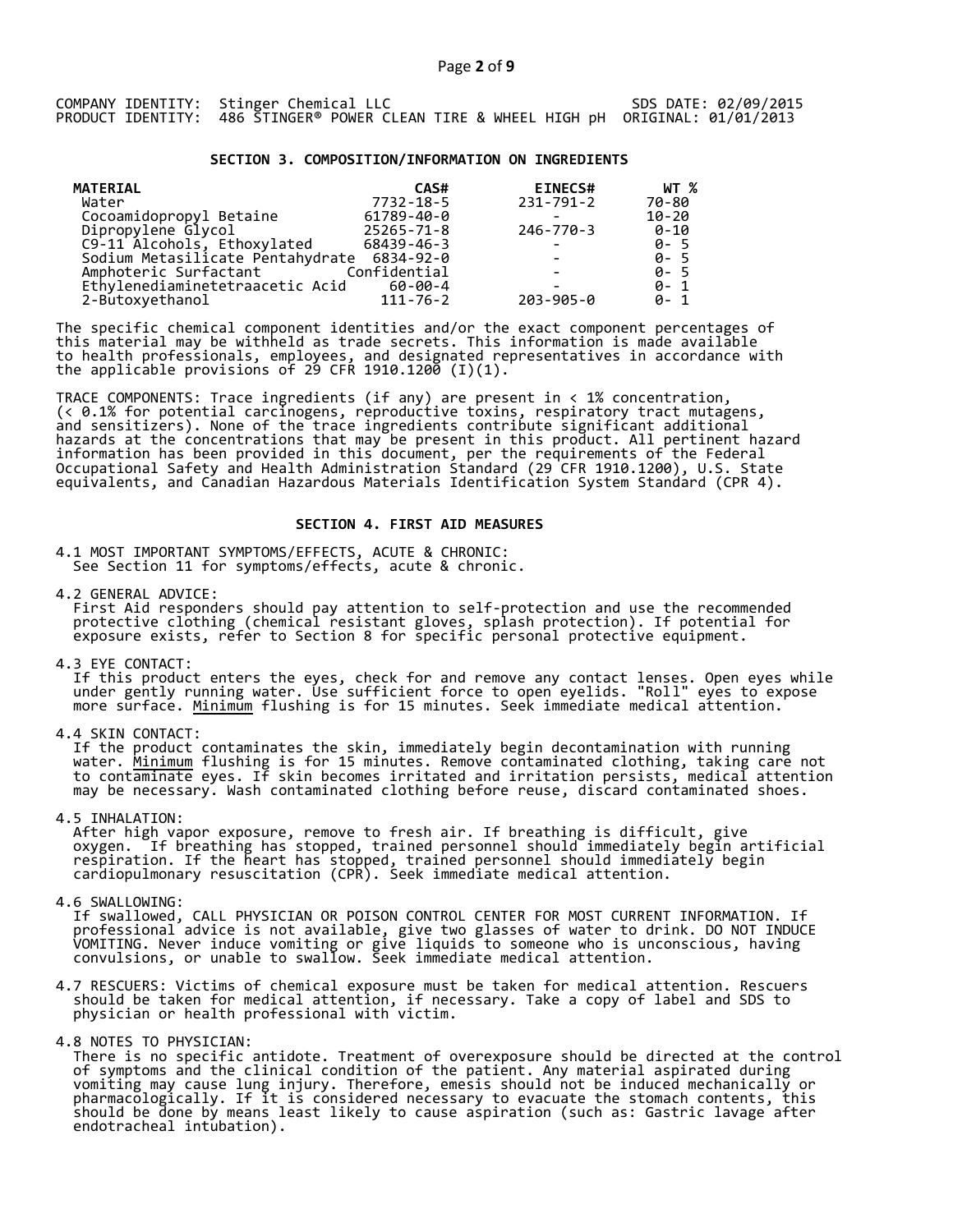COMPANY IDENTITY: Stinger Chemical LLC PRODUCT IDENTITY: 486 STINGER® POWER CLEAN TIRE & WHEEL HIGH pH

 SDS DATE: 02/09/2015 ORIGINAL: 01/01/2013

## **SECTION 5. FIRE FIGHTING MEASURES**

5.1 FIRE & EXPLOSION PREVENTIVE MEASURES:

NO open flames. Above flash point, use a closed system, ventilation,

- 5.2 SUITABLE (& UNSUITABLE) EXTINGUISHING MEDIA: Use dry powder, alcohol-resistant foam, water spray, carbon dioxide.
- 5.3 SPECIAL PROTECTIVE EQUIPMENT & PRECAUTIONS FOR FIRE FIGHTERS: Water spray may be ineffective on fire but can protect fire-fighters & cool closed containers. Use fog nozzles if water is used. Do not enter confined fire-space without full bunker gear. (Helmet with face shield, bunker coats, gloves & rubber boots).

5.4 SPECIFIC HAZARDS OF CHEMICAL & HAZARDOUS COMBUSTION PRODUCTS: SLIGHTLY COMBUSTIBLE! Isolate from oxidizers, heat, & open flame. Closed containers may explode if exposed to extreme heat. Applying to hot surfaces requires special precautions. Continue all label precautions!

## **SECTION 6. ACCIDENTAL RELEASE MEASURES**

- 6.1 SPILL AND LEAK RESPONSE AND ENVIRONMENTAL PRECAUTIONS: Uncontrolled releases should be responded to by trained personnel using pre-planned procedures. No action shall be taken involving personal risk without suitable training. Keep unnecessary and unprotected personnel from entering spill area. Do not touch or walk through material. Avoid breathing vapor or mist. Provide adequate ventilation. Proper protective equipment should be used. In case of a spill, clear the affected area, protect people, and respond with trained personnel. ELIMINATE all ignition sources (no smoking, flares, sparks, or flames in immediate area).
- 6.2 PERSONAL PRECAUTIONS, PROTECTIVE EQUIPMENT, EMERGENCY PROCEDURES: The proper personal protective equipment for incidental releases (such as: 1 Liter of the product released in a well-ventilated area), use impermeable gloves, they should be Level B: **triple-gloves (rubber gloves and nitrile gloves over latex gloves), chemical resistant suit and boots, hard-hat, and Self-Contained Breathing Apparatus** specific for the material handled, goggles, face shield, and appropriate body protection. In the event of a large release, use impermeable gloves, specific for the material handled, chemically resistant suit and boots, and hard hat, and Self-Contained Breathing Apparatus or respirator.

 Personal protective equipment are required wherever engineering controls are not adequate or conditions for potential exposure exist. Select NIOSH/MSHA approved based on actual or potential airborne concentrations in accordance with latest OSHA and/or ANSI recommendations.

6.3 ENVIRONMENTAL PRECAUTIONS:

 Stop spill at source. Construct temporary dikes of dirt, sand, or any appropriate readily available material to prevent spreading of the material. Close or cap valves and/or block or plug hole in leaking container and transfer to another container. Keep from entering storm sewers and ditches which lead to waterways, and if necessary, call the local fire or police department for immediate emergency assistance.

6.4 METHODS AND MATERIAL FOR CONTAINMENT & CLEAN-UP: Absorb spilled liquid with polypads or other suitable absorbent materials. If necessary, neutralize using suitable buffering material, (acid with soda ash or base with phosphoric acid), and test area with litmus paper to confirm neutralization. Clean up with non-combustible absorbent (such as: sand, soil, and so on). Shovel up and place all spill residue in suitable containers. dispose of at an appropriate waste disposal facility according to current applicable laws and regulations and product characteristics at time of disposal (see Section 13 - Disposal Considerations).

6.5 NOTIFICATION PROCEDURES:

 In the event of a spill or accidental release, notify relevant authorities in accordance with all applicable regulations. US regulations require reporting release of this material to the environment which exceed the applicable reportable quantity or oil spills which could reach any waterway including intermittent dry creeks. The National Response Center can be reached at (800)424-8802.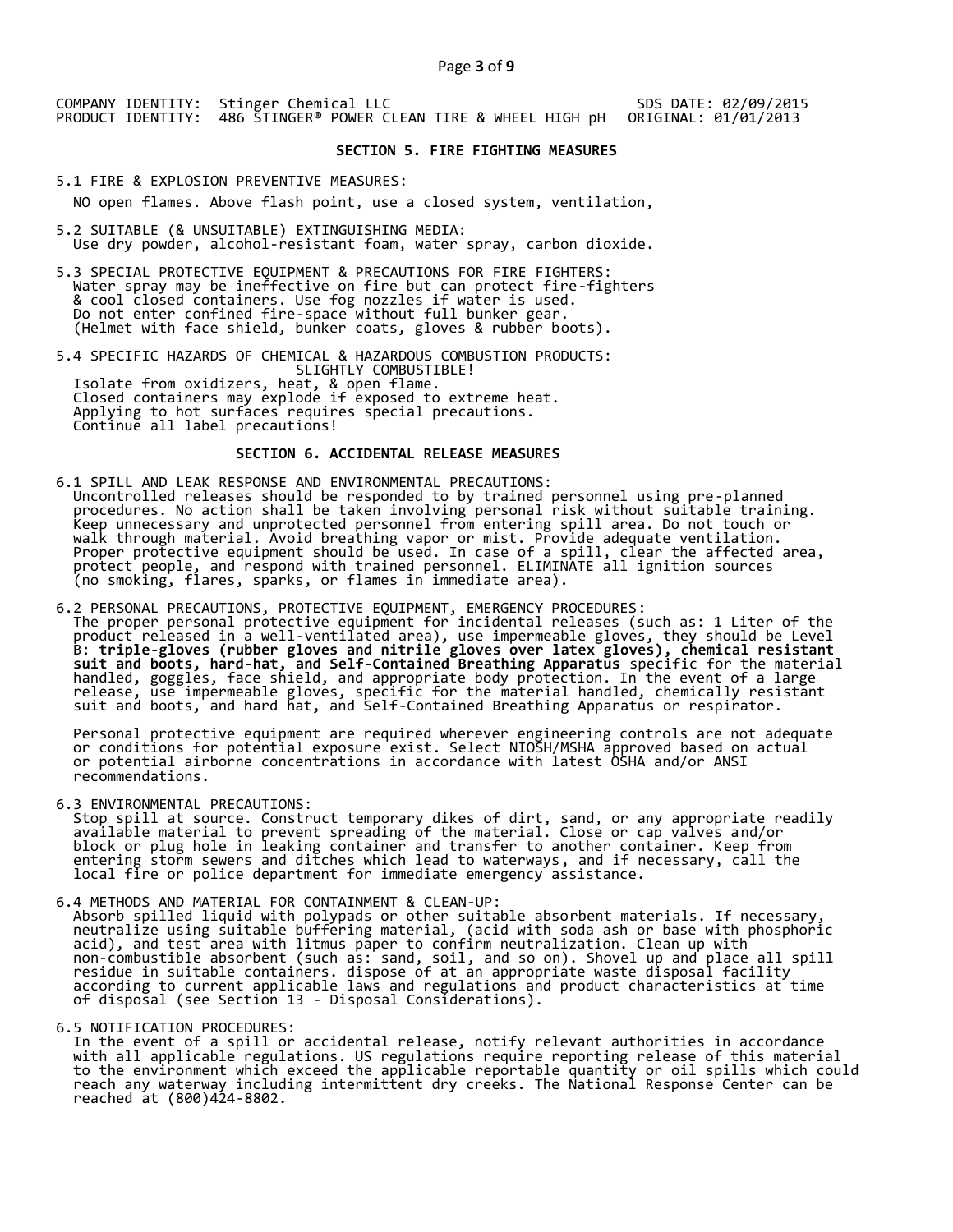COMPANY IDENTITY: Stinger Chemical LLC PRODUCT IDENTITY: 486 STINGER® POWER CLEAN TIRE & WHEEL HIGH pH

SDS DATE: 02/09/2015 ORIGINAL: 01/01/2315

# **SECTION 7. HANDLING AND STORAGE**

7.1 PRECAUTIONS FOR SAFE HANDLING: Isolate from oxidizers, heat, & open flame. Use only with adequate ventilation. Avoid or repeated breathing of vapor or spray mist. Do not get in eyes, on skin or clothing. Consult Safety Equipment Supplier. Wear goggles, face shield, gloves, apron & footwear impervious to material. Wash clothing before reuse. Avoid free fall of liquid. Ground containers when transferring. Do not flame cut, braze, or weld. Continue all label precautions!

7.2 CONDITIONS FOR SAFE STORAGE, INCLUDING ANY INCOMPATIBILITIES:<br>Isolate from strong oxidants. Do not store above 49 C/120 F. Isolate from strong oxidants. Do not store above 49 C/120 F. Keep container tightly closed & upright when not in use to prevent leakage.

# **SECTION 7. HANDLING AND STORAGE (CONTINUED)**

7.3 NONBULK: CONTAINERS:

 Store containers in a cool, dry location, away from direct sunlight, sources of intense heat, or where freezing is possible. Material should be stored in secondary containers or in a diked area, as appropriate. Store containers away from incompatible chemicals (see Section 10, Stability and Reactivity). Post warning and "NO SMOKING" signs in storage and use areas, as appropriate. Empty containers should be handled with care. Never store food, feed, or drinking water in containers which held this product.

7.4 BULK CONTAINERS:

 All tanks and pipelines which contain this material must be labeled. Perform routine maintenance on tanks or pipelines which contain this product. Report all leaks immediately to the proper personnel.

7.5 TANK CAR SHIPMENTS:

 Tank cars carrying this product should be loaded and unloaded in strict accordance with tank-car manufacturer's recommendation and all established on-site safety procedures. Appropriate personal protective equipment must be used (see Section 8, Engineering Controls and Personal Protective Equipment.). All loading and unloading equipment must be inspected, prior to each use. Loading and unloading operations must be attended, at all times. Tank cars must be level, brakes must be set or wheels must be locked or blocked prior to loading or unloading. Tank car (for loading) or storage tanks (for unloading) must be verified to be correct for receiving this product and be properly prepared, prior to starting the transfer operations. Hoses must be verified to be in the correct positions, before starting transfer operations. A sample (if required) must be taken and verified (if required) prior to starting transfer operations. All lines must be blown-down and purged before disconnecting them from the tank car or vessel.

7.6 PROTECTIVE PRACTICES DURING MAINTENANCE OF CONTAMINATED EQUIPMENT: Follow practices indicated in Section 6 (Accidental Release Measures). Make certain application equipment is locked and tagged-out safely. Always use this product in areas where adequate ventilation is provided. Collect all rinsates and dispose of according to applicable Federal, State, Provincial, or local procedures.

7.7 EMPTY CONTAINER WARNING:

 Empty containers may contain residue and can be dangerous. Do not attempt to refill or clean containers without proper instructions. Empty drums should be completely drained and safely stored until appropriately reconditioned or disposed. Empty containers should be taken for recycling, recovery, or disposal through suitably qualified or licensed contractor and in accordance with governmental regulations. **DO NOT PRESSURIZE, CUT, WELD, BRAZE, SOLDER, DRILL, GRIND, OR EXPOSE SUCH CONTAINERS TO HEAT, FLAME, SPARKS, STATIC ELECTRICITY, OR OTHER SOURCES OF IGNITION. THEY MAY BURST AND CAUSE INJURY OR DEATH.**

# **SECTION 8. EXPOSURE CONTROLS/PERSONAL PROTECTION**

| TWA (OSHA)<br><b>EINECS#</b><br>CAS#                                                                                                                     | TLV (ACGIH) |
|----------------------------------------------------------------------------------------------------------------------------------------------------------|-------------|
| 231-791-2 None Known<br>7732-18-5<br>None Known                                                                                                          |             |
| 61789-40-0<br>None Known<br>None Known                                                                                                                   |             |
| 246-770-3 None Known<br>25265-71-8<br>25 ppm                                                                                                             |             |
| 68439-46-3<br>None Known<br>None Known<br>and the state of the state                                                                                     |             |
| None Known<br>$\Delta \sim 10^{-10}$ km s $^{-1}$<br>None Known                                                                                          |             |
| None Known<br>None Known                                                                                                                                 |             |
| and the state of the<br>60-00-4<br>None Known                                                                                                            | None Known  |
| 203-905-0<br>111-76-2<br>50 ppm S                                                                                                                        | 20 ppm S    |
| Sodium Metasilicate Pentahydrate 6834-92-0<br>Confidential<br>$\mathcal{L}_{\text{max}}$ and $\mathcal{L}_{\text{max}}$ . The $\mathcal{L}_{\text{max}}$ |             |

This product contains no EPA Hazardous Air Pollutants (HAP) in amounts  $> 0.1\%$ .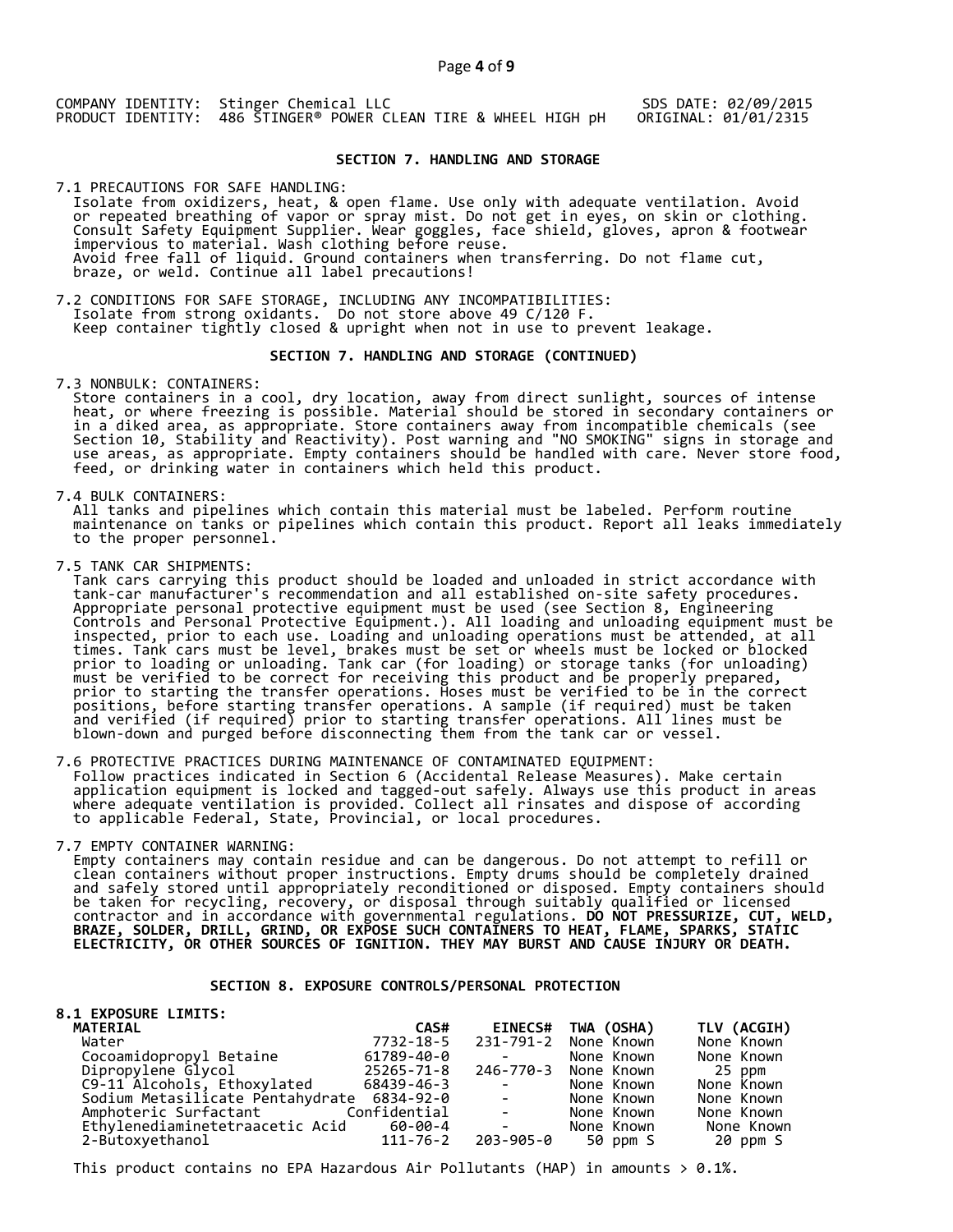COMPANY IDENTITY: Stinger Chemical LLC PRODUCT IDENTITY: 486 STINGER® POWER CLEAN TIRE & WHEEL HIGH pH SDS DATE: 02/09/2015 ORIGINAL: 01/01/2013

## **SECTION 8. EXPOSURE CONTROLS/PERSONAL PROTECTION (CONTINUED)**

#### **8.2 APPROPRIATE ENGINEERING CONTROLS:**

#### RESPIRATORY EXPOSURE CONTROLS

 Airborne concentrations should be kept to lowest levels possible. If vapor, dust or mist is generated and the occupational exposure limit of the product, or any component of the product, is exceeded, use appropriate NIOSH or MSHA approved air purifying or air-supplied respirator authorized in 29 CFR 1910.134, European Standard EN 149, or applicable State regulations, after determining the airborne concentration of the contaminant. Air supplied respirators should always be worn when airborne concentration of the contaminant or oxygen content is unknown. Maintain airborne contaminant concentrations below exposure limits. If adequate ventilation is not available or there is potential for airborne exposure above the exposure limits, a respirator may be worn up to the respirator exposure limitations, check with respirator equipment manufacturer's recommendations/limitations. For particulates, a particulate respirator (NIOSH Type N95 or better filters) may be worn. If oil particles (such as: lubricants, cutting fluids, glycerine, and so on) are present, use a NIOSH Type R or P filter. For a higher level of protection, use positive pressure supplied air respiration protection or Self-Contained Breathing Apparatus or if oxygen levels are below 19.5% or are unknown.

 EMERGENCY OR PLANNED ENTRY INTO UNKNOWN CONCENTRATIONS OR IDLH CONDITIONS Positive pressure, full-face piece Self-Contained Breathing Apparatus; or positive pressure, full-face piece Self-Contained Breathing Apparatus with an auxilliary positive pressure Self-Contained Breathing Apparatus.

VENTILATION<br>LOCAL EXHAUST: LOCAL EXHAUST: Necessary MECHANICAL (GENERAL): Necessary SPECIAL: None OTHER: None Please refer to ACGIH document, "Industrial Ventilation, A Manual of Recommended Practices", most recent edition, for details.

## **8.3 INDIVIDUAL PROTECTION MEASURES, SUCH AS PERSONAL PROTECTIVE EQUIPMENT:**

#### EYE PROTECTION:

 Safety eyewear complying with an approved standard should be used when a risk assessment indicates this is necessary to avoid exposure to liquid splashes, mists or dusts. If contact is possible, chemical splash goggles should be worn, when a higher degree of protection is necessary, use splash goggles or safety glasses. Face-shields are recommended when the operation can generate splashes, sprays or mists.

#### HAND PROTECTION:

 Use gloves chemically resistant to this material. Glove must be inspected prior to use. Preferred examples: Butyl rubber, Chlorinated Polyethylene, Polyethylene, Ethyl vinyl alcohol laminate ("EVAL"), Polyvinyl alcohol ("PVA"). Examples of acceptable glove barrier materials include: Natural rubber ("latex"), Neoprene, Nitrile/butadiene rubber ("nitrile") or ("NBR"), Polyvinyl chloride ("PVC") or "vinyl"), Viton. Chemical-resistant, impervious gloves complying with an approved standard should be worn at all times when handling chemical products if a risk assessment indicates this is necessary. Considering the parameters specified by the glove manufacturer, check during use that the gloves are still retaining their protective properties. It should be noted that the time to breakthrough for any glove material may be different for different glove manufacturers. In the case of mixtures, consisting of several substances, the protection time of the gloves cannot be accurately estimated. Use proper glove removal technique (without touching glove's outer surface) to avoid skin contact with this product. Dispose of contaminated gloves after use in accordance with applicable laws and good practices. Wash and dry hands.

#### BODY PROTECTION:

 Use body protection appropriate for task. Cover-all, rubber aprons, or chemical protective clothing made from impervious materials are generally acceptable, depending on the task.

#### WORK & HYGIENIC PRACTICES:

 Wash hands, forearms and face thoroughly after handling chemical products, before eating, smoking and using toilet facilities and at the end of the working period. Provide readily accessible eye wash stations & safety showers. Remove clothing that becomes contaminated. Destroy contaminated leather articles. Launder or discard contaminated clothing.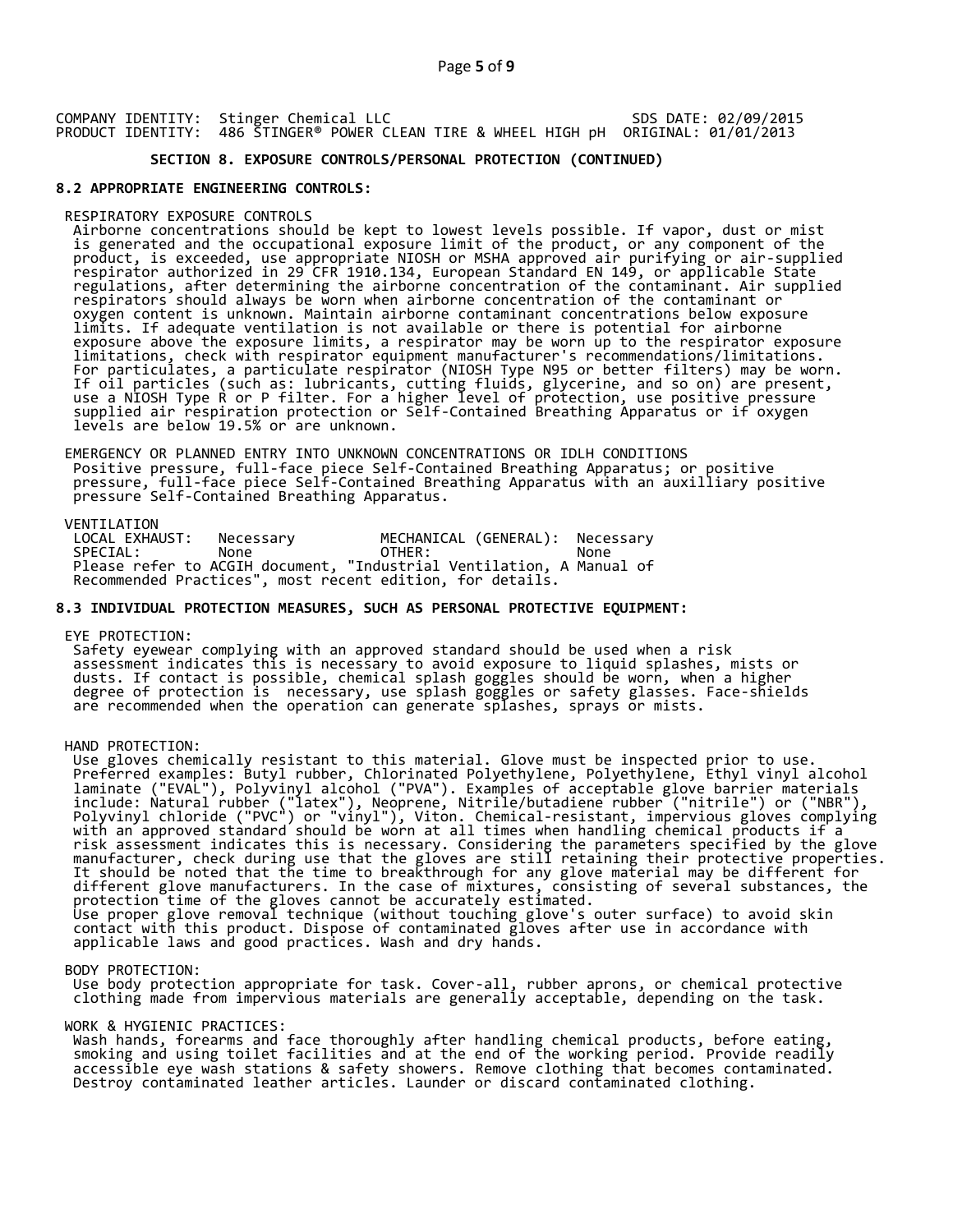COMPANY IDENTITY: Stinger Chemical LLC PRODUCT IDENTITY: 486 STINGER® POWER CLEAN TIRE & WHEEL HIGH pH SDS DATE: 02/09/2015 ORIGINAL: 01/01/2013

## **SECTION 9. PHYSICAL & CHEMICAL PROPERTIES**

APPEARANCE: ODOR: ODOR THRESHOLD: pH (Neutrality): MELTING POINT/FREEZING POINT: BOILING RANGE (IBP,50%,Dry Point): FLASH POINT (TEST METHOD): EVAPORATION RATE (n-Butyl Acetate=1): FLAMMABILITY CLASSIFICATION: LOWER FLAMMABLE LIMIT IN AIR (% by vol): UPPER FLAMMABLE LIMIT IN AIR (% by vol): Liquid, Green Butyl Not Available  $~13$ Not Available / 17°F/ -8.3 C 105 105 231\* C / 222 222 448\* F (\*=End Point) 137 C / 280 F (TCC) (Lowest Component Not Applicable Class III-B 1.1 (Lowest Component) Not Available VAPOR PRESSURE (mm of Hg)@20 C 17.3  $V$ APOR DENSITY  $air=1$ :  $0.719$ GRAVITY @ 68/68 F / 20/20 C: DENSITY: 1.082<br>
SPECIFIC GRAVITY (Water=1): 1.08<br>
POUNDS/GALLON: 9.05 SPECIFIC GRAVITY (Water=1): POUNDS/GALLON:  $\overline{9.05}$ <br>WATER SOLUBILITY:  $\overline{9.05}$ WATER SOLUBILITY: Appreciable PARTITION COEFFICIENT (n-Octane/Water): Not Available AUTO IGNITION TEMPERATURE: 371 C / 700 F DECOMPOSITION TEMPERATURE: Not Available TOTAL VOC'S (TVOC)\*: 1.0 Vol% / 9.0 g/L / .0 Lbs/Gal NONEXEMPT VOC'S (CVOC)\*: 1.0 Vol% / 9.0 g/L / .0 Lbs/Gal HAZARDOUS AIR POLLUTANTS (HAPS): 0.0 Wt% /0.0 g/L / 0.000 Lbs/Gal NONEXEMPT VOC PARTIAL PRESSURE (mm of Hg @ 20 C) 0.0 VISCOSITY @ 20 C (ASTM D445): Not Available \* Using CARB (California Air Resources Board Rules).

## **SECTION 10. STABILITY & REACTIVITY**

10.1 REACTIVITY & CHEMICAL STABILITY: Stable under normal conditions, no hazardous reactions when kept from incompatibles.

10.2 POSSIBILITY OF HAZARDOUS REACTIONS & CONDITIONS TO AVOID: Isolate from oxidizers, heat, & open flame.

10.3 INCOMPATIBLE MATERIALS: Reacts with strong oxidants, causing fire & explosion hazard.

10.4 HAZARDOUS DECOMPOSITION PRODUCTS: Carbon Monoxide, Carbon Dioxide from burning.

10.5 HAZARDOUS POLYMERIZATION: Will not occur.

# **SECTION 11. TOXICOLOGICAL INFORMATION**

# **11.1 ACUTE HAZARDS**

 11.11 EYE & SKIN CONTACT: Primary irritation to skin, defatting, dermatitis. Absorption thru skin increases exposure. Primary irritation to eyes, redness, tearing, blurred vision. Liquid can cause eye irritation. Wash thoroughly after handling.

 11.12 INHALATION: Anesthetic. Irritates respiratory tract. Acute overexposure can cause serious nervous system depression. Vapor harmful. Breathing vapor can cause irritation.

 11.13 SWALLOWING: Swallowing can cause abdominal irritation, nausea, vomiting & diarrhea.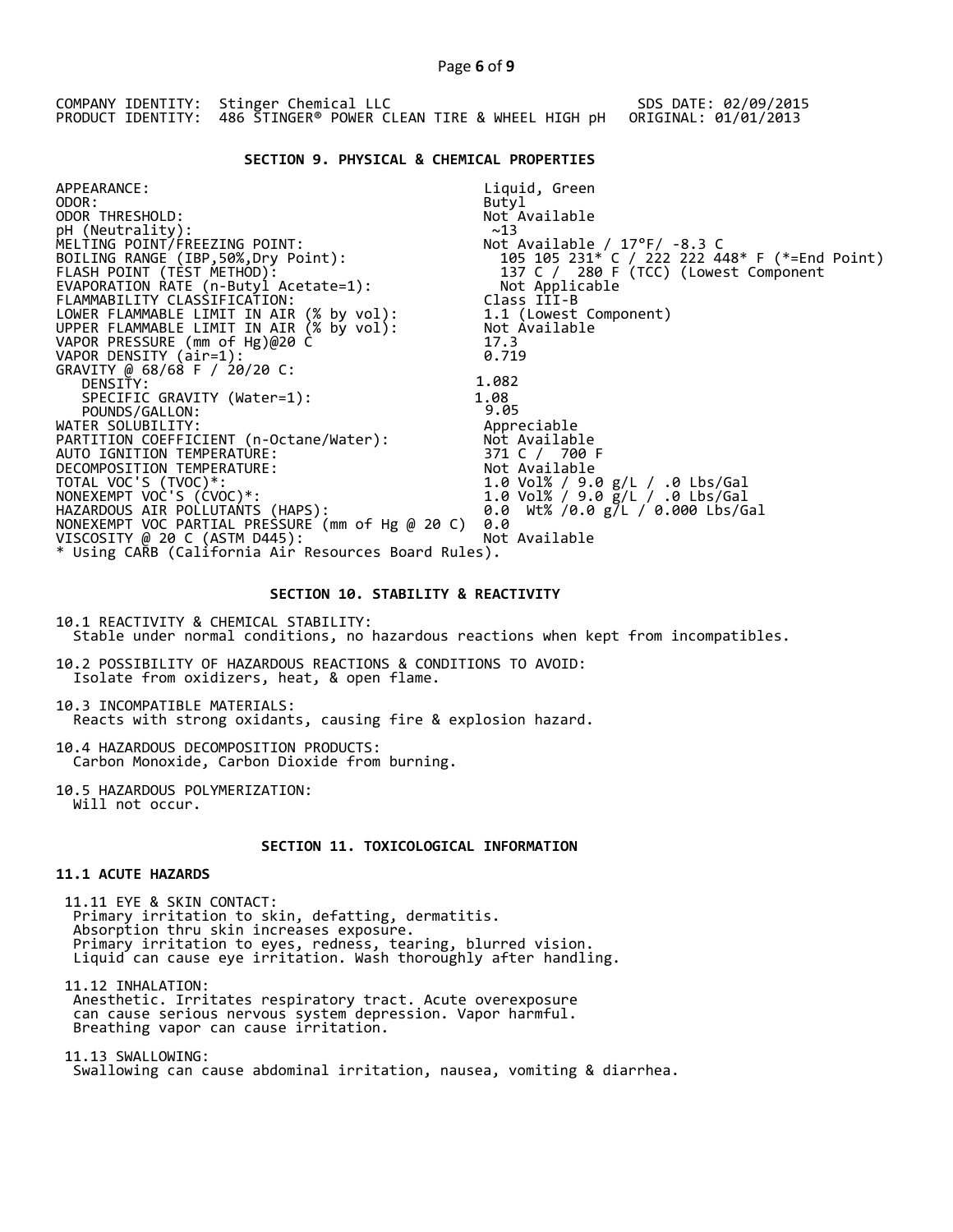COMPANY IDENTITY: Stinger Chemical LLC PRODUCT IDENTITY: 486 STINGER® POWER CLEAN TIRE & WHEEL HIGH pH SDS DATE: 02/09/2015 ORIGINAL: 01/01/2013

## **SECTION 11. TOXICOLOGICAL INFORMATION (CONTINUED)**

#### **11.2 SUBCHRONIC HAZARDS/CONDITIONS AGGRAVATED**

 MEDICAL CONDITIONS AGGRAVATED BY EXPOSURE: Pre-existing disorders of any target organs mentioned in this Document can be aggravated by over-exposure by routes of entry to components of this product. aggravaced by over exposare by roaces of enery to components of persons with these disorders should avoid use of this product.

#### **11.3 CHRONIC HAZARDS**

 11.31 CANCER, REPRODUCTIVE & OTHER CHRONIC HAZARDS: This product has no carcinogens listed by IARC, NTP, NIOSH, OSHA or ACGIH, as of this date, greater or equal to 0.1%.

11.32 TARGET ORGANS: May cause damage to target organs, based on animal data.

11.33 IRRITANCY: Irritating to contaminated tissue.

11.34 SENSITIZATION: No component is known as a sensitizer.

11.35 MUTAGENICITY: No known reports of mutagenic effects in humans.

11.36 EMBRYOTOXICITY: No known reports of embryotoxic effects in humans.

11.37 TERATOGENICITY: No known reports of teratogenic effects in humans.

11.38 REPRODUCTIVE TOXICITY: No known reports of reproductive effects in humans.

 A MUTAGEN is a chemical which causes permanent changes to genetic material (DNA) such that the changes will propagate across generational lines. An EMBRYOTOXIN is a chemical which causes damage to a developing embryo (such as: within the first 8 weeks of pregnancy in humans), but the damage does not propagate across generational lines. A TERATOGEN is a chemical which causes damage to a developing fetus, but the damage does not propagate across generational lines. A REPRODUCTIVE TOXIN is any substance which interferes in any way with the reproductive process.

## **11.4 MAMMALIAN TOXICITY INFORMATION**

| <b>MATERIAL</b>    | <b>CAS#</b> | <b>EINECS#</b> | LOWEST KNOWN LETHAL DOSE DATA |
|--------------------|-------------|----------------|-------------------------------|
|                    |             |                | LOWEST KNOWN LD50 (ORAL)      |
| Dipropylene Glycol | 25265-71-8  | $\sim$         | 14800.0 mg/kg(Rats)           |

## **SECTION 12. ECOLOGICAL INFORMATION**

#### **12.1 ALL WORK PRACTICES MUST BE AIMED AT ELIMINATING ENVIRONMENTAL CONTAMINATION.**

12.2 EFFECT OF MATERIAL ON PLANTS AND ANIMALS: This product may be harmful or fatal to plant and animal life if released into the environment. Refer to Section 11 (Toxicological Information) for further data on the effects of this product's components on test animals.

12.3 EFFECT OF MATERIAL ON AQUATIC LIFE: The most sensitive known aquatic group to any component of this product is: Tidewater Silversides 1250 ppm or mg/L (96 hour exposure). Keep out of sewers and natural water supplies.

12.4 MOBILITY IN SOIL Mobility of this material has not been determined.

12.5 DEGRADABILITY This product is partially biodegradable.

12.6 ACCUMULATION Bioaccumulation of this product has not been determined.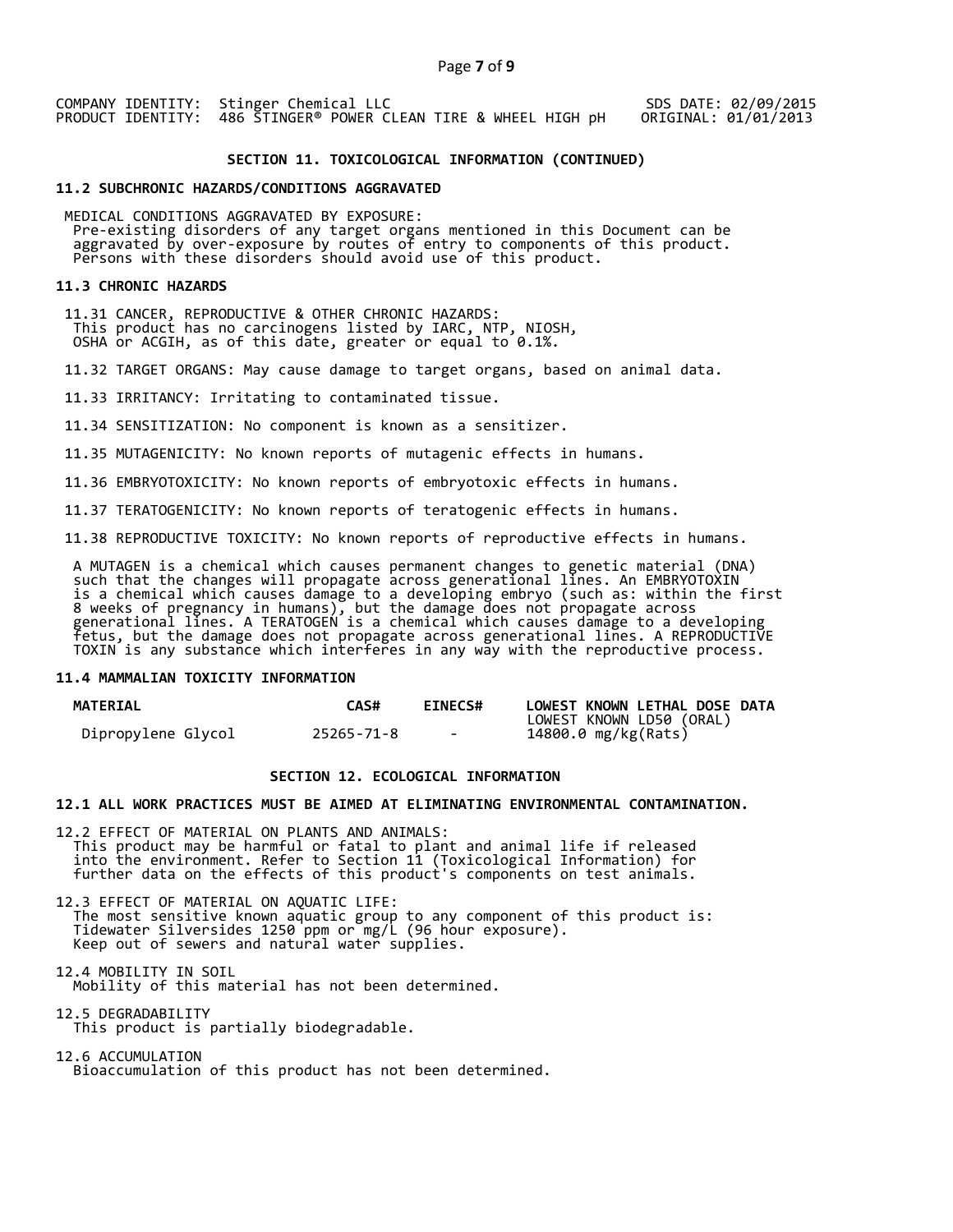COMPANY IDENTITY: Stinger Chemical LLC PRODUCT IDENTITY: 486 STINGER® POWER CLEAN TIRE & WHEEL HIGH pH

## SDS DATE: 02/09/2015 ORIGINAL: 01/01/2013

## **SECTION 13. DISPOSAL CONSIDERATIONS**

The generation of waste should be avoided or minimized wherever possible. Dispose of surplus and non-recyclable products via a licensed waste disposal contractor. Waste should not be disposed of untreated to the sewer unless fully compliant with the requirements of all authorities with jurisdiction. Waste packaging should be recycled. Incineration or landfill should only be considered when recycling is not feasible. This material and its container must be disposed of in a safe way. Care should be taken when handling emptied containers that have not been cleaned or rinsed out. Empty containers and liners may retain some product residues. Vapor from some product residues may create a highly flammable or explosive atmosphere inside the container. **DO NOT PRESSURIZE, CUT, WELD, BRAZE, SOLDER, DRILL, GRIND, OR EXPOSE USED CONTAINERS TO HEAT, FLAME, SPARKS, STATIC ELECTRICITY, OR OTHER SOURCES OF IGNITION. THEY MAY BURST AND CAUSE INJURY OR DEATH.** Avoid dispersal of spilled material and runoff and contact with soil, waterways, drains and sewers. Processing, use or contamination may change the waste disposal requirements. Do not dispose of on land, in surface waters, or in storm drains. Waste should be recycled or disposed of in accordance with regulations. Large amounts should be collected for reuse or consigned to licensed hazardous waste haulers for disposal. **ALL DISPOSAL MUST BE IN ACCORDANCE WITH ALL FEDERAL, STATE, PROVINCIAL, AND LOCAL REGULATIONS. IF IN DOUBT, CONTACT PROPER AGENCIES.** 

#### **SECTION 14. TRANSPORT INFORMATION**

MARINE POLLUTANT: No DOT/TDG SHIP NAME: UN1719, Caustic Alkali Liquids, N.O.S.,(Sodium Hydroxide), 8, PG-III DRUM LABEL: Corrosive IATA / ICAO: IMO / IMDG: UN1719, Caustic Alkali Liquids, N.O.S.,(Sodium Hydroxide), 8, PG-III G-III EMERGENCY RESPONSE GUIDEBOOK NUMBER: None

## **SECTION 15. REGULATORY INFORMATION**

**15.1 EPA REGULATION: SARA SECTION 311/312 HAZARDS: Acute Health** 

All components of this product are on the TSCA list. SARA Title III Section 313 Supplier Notification This product contains the indicated <\*> toxic chemicals subject to the reporting requirements of Section 313 of the Emergency Planning & Community Right-To-Know Act of 1986 & of 40 CFR 372. This information must be included in all MSDSs that are copied and distributed for this material.

| SARA TITLE III INGREDIENTS        | CAS#      | <b>EINECS#</b>                        | WT% (REG.SECTION)         | RO(LBS) |
|-----------------------------------|-----------|---------------------------------------|---------------------------|---------|
| *Sodium Metasilicate Pentahydrate | 6834-92-0 | <b>Contract Contract</b>              | 0- 5 (302,313,RCRA)       | None    |
| *Ethylenediaminetetraacetic Acid  | 60-00-4 - |                                       | $0 - 1$ $(311, 312, 313)$ | None    |
| *2-Butoxyethanol                  |           | $111 - 76 - 2203 - 905 - 0$ 0-1 (313) |                           | None    |

#### **SECTION 15. REGULATORY INFORMATION (CONTINUED)**

#### **15.2 STATE REGULATIONS:**

 CALIFORNIA SAFE DRINKING WATER & TOXIC ENFORCEMENT ACT (PROPOSITION 65): This product contains no chemicals known to the State of California to cause cancer or reproductive toxicity.

#### **15.3 INTERNATIONAL REGULATIONS**

 The identified components of this product are listed on the chemical inventories of the following countries: Australia (AICS), Canada (DSL or NDSL), China (IECSC), Europe (EINECS, ELINCS), Japan (METI/CSCL, MHLW/ISHL), South Korea (KECI), New Zealand (NZIoC), Philippines (PICCS), Switzerland (SWISS), Taiwan (NECSI), USA (TSCA).

# **15.4 CANADA: WORKPLACE HAZARDOUS MATERIALS INFORMATION SYSTEM (WHMIS)**  D2B: Irritating to skin / eyes.

 This product was classified using the hazard criteria of the Controlled Products Regulations (CPR). This Document contains all information required by the CPR.